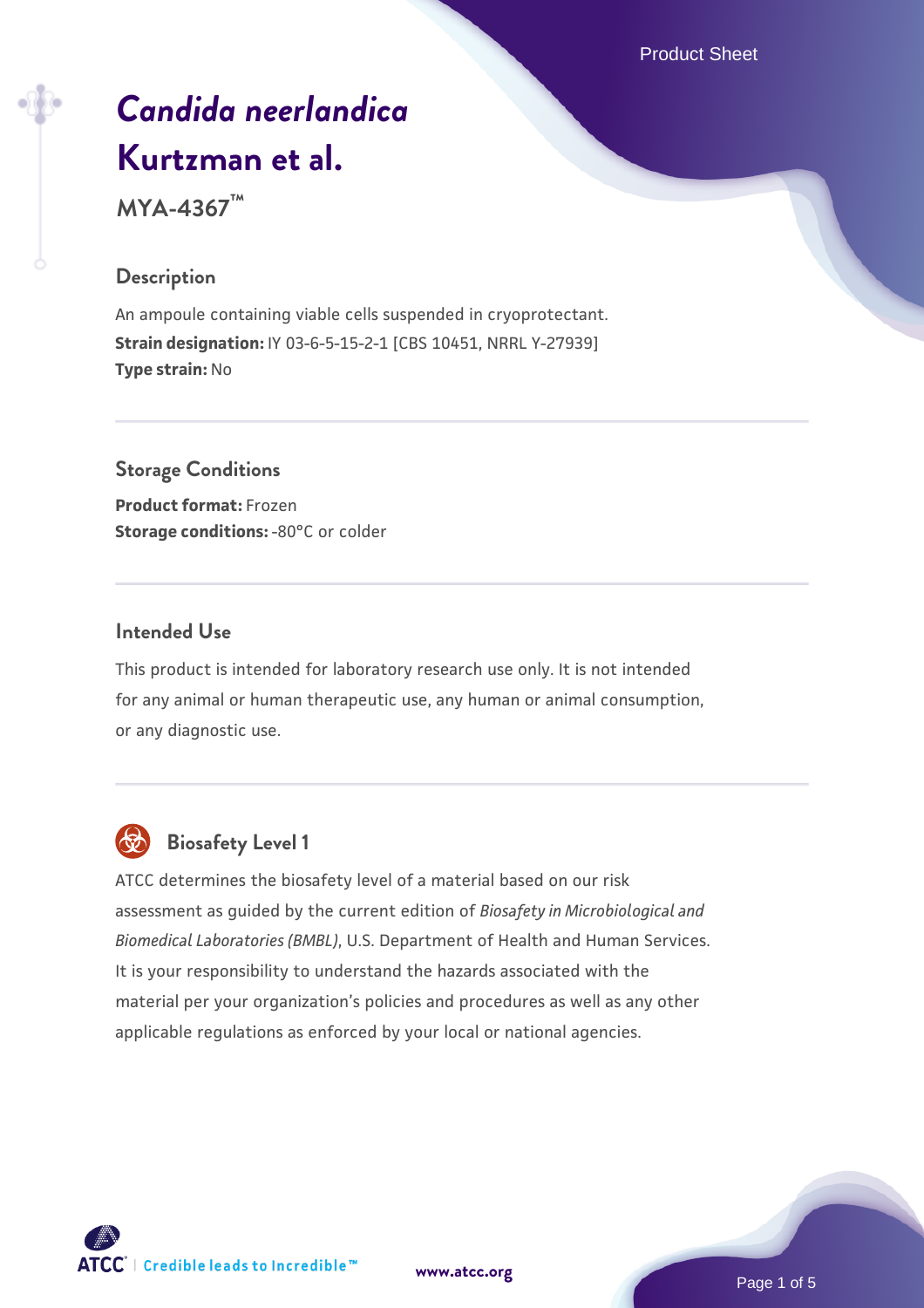### **[Candida neerlandica](https://www.atcc.org/products/mya-4367) [Kurtzman et al.](https://www.atcc.org/products/mya-4367)** Product Sheet **MYA-4367**

ATCC highly recommends that appropriate personal protective equipment is always used when handling vials. For cultures that require storage in liquid nitrogen, it is important to note that some vials may leak when submersed in liquid nitrogen and will slowly fill with liquid nitrogen. Upon thawing, the conversion of the liquid nitrogen back to its gas phase may result in the vial exploding or blowing off its cap with dangerous force creating flying debris. Unless necessary, ATCC recommends that these cultures be stored in the vapor phase of liquid nitrogen rather than submersed in liquid nitrogen.

# **Certificate of Analysis**

For batch-specific test results, refer to the applicable certificate of analysis that can be found at www.atcc.org.

# **Growth Conditions**

**Medium:**  [ATCC Medium 200: YM agar or YM broth](https://www.atcc.org/-/media/product-assets/documents/microbial-media-formulations/2/0/0/atcc-medium-200.pdf?rev=ac40fd74dc13433a809367b0b9da30fc) **Temperature:** 25°C

# **Handling Procedures**

**Frozen ampoules** packed in dry ice should either be thawed immediately or stored in liquid nitrogen. If liquid nitrogen storage facilities are not available, frozen ampoules may be stored at or below -70°C for approximately one week. **Do not under any circumstance store frozen ampoules at refrigerator freezer temperatures (generally -20°C)**. Storage of frozen material at this temperature will result in the death of the culture.

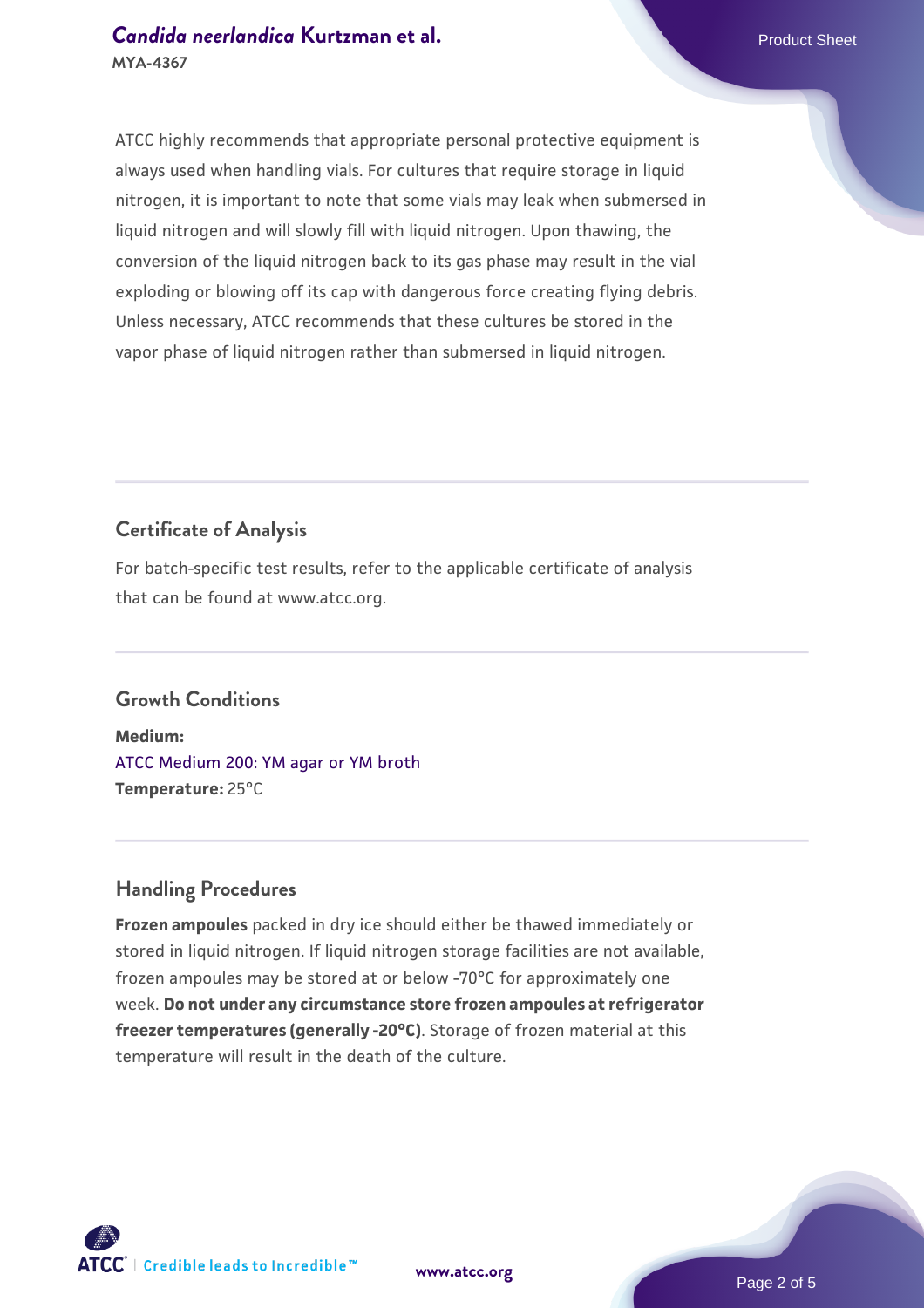# **[Candida neerlandica](https://www.atcc.org/products/mya-4367) [Kurtzman et al.](https://www.atcc.org/products/mya-4367)** Product Sheet

- 1. To thaw a frozen ampoule, place in a **25°C to 30°C** water bath, until just thawed **(approximately 5 minutes)**. Immerse the ampoule just sufficient to cover the frozen material. Do not agitate the ampoule.
- 2. Immediately after thawing, wipe down ampoule with 70% ethanol and aseptically transfer at least 50 µL (or 2-3 agar cubes) of the content onto a plate or broth with medium recommended.
- 3. Incubate the inoculum/strain at the temperature and conditions recommended.
- 4. Inspect for growth of the inoculum/strain regularly for up to 4 weeks. The time necessary for significant growth will vary from strain to strain.

# **Material Citation**

If use of this material results in a scientific publication, please cite the material in the following manner: *Candida neerlandica* Kurtzman et al. (ATCC MYA-4367)

# **References**

References and other information relating to this material are available at www.atcc.org.

# **Warranty**

The product is provided 'AS IS' and the viability of ATCC<sup>®</sup> products is warranted for 30 days from the date of shipment, provided that the customer has stored and handled the product according to the information included on the product information sheet, website, and Certificate of Analysis. For living cultures, ATCC lists the media formulation and reagents that have been found to be effective for the product. While other unspecified media and reagents may also produce satisfactory results, a change in the ATCC and/or depositor-recommended protocols may affect the



**[www.atcc.org](http://www.atcc.org)**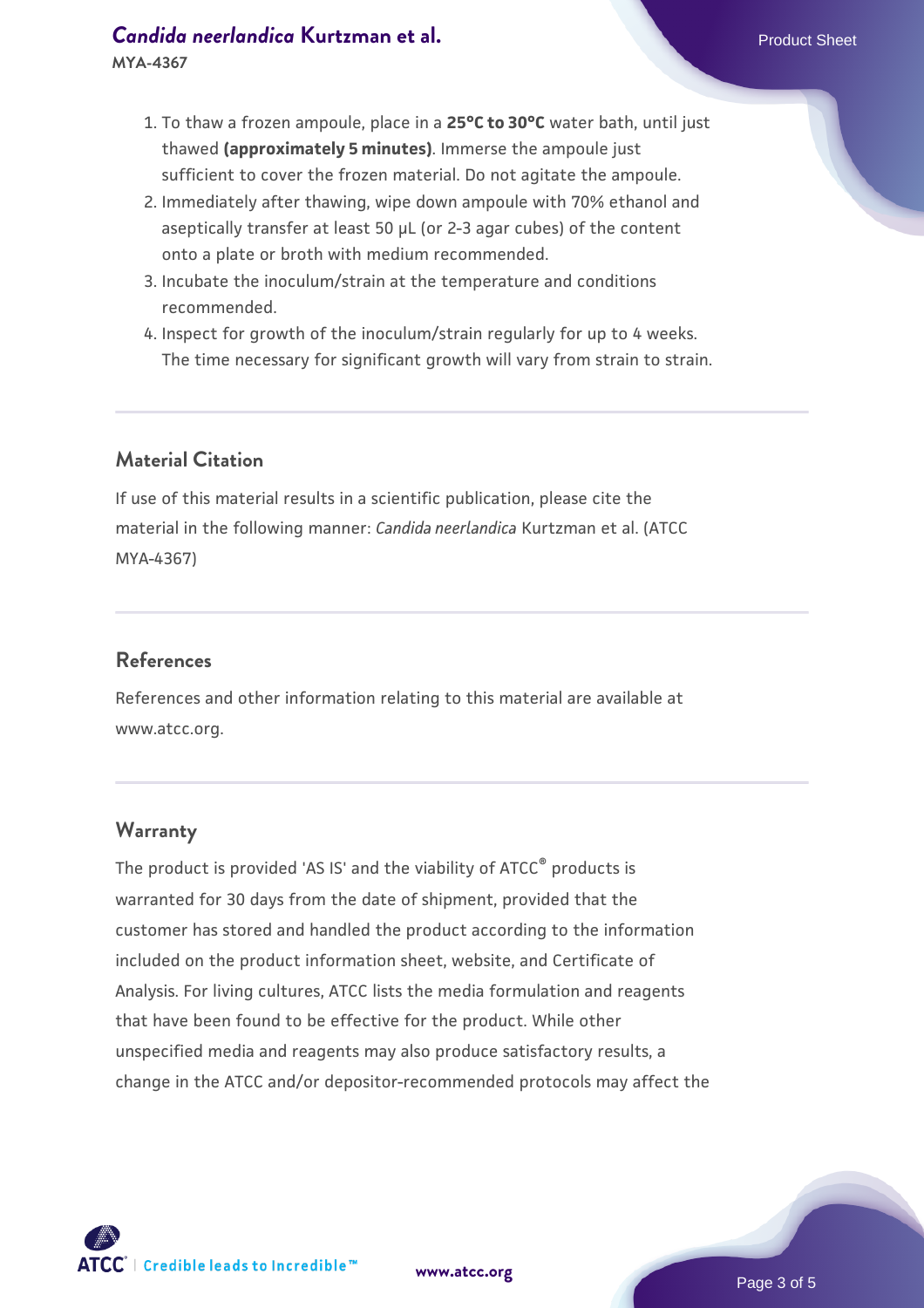# **[Candida neerlandica](https://www.atcc.org/products/mya-4367) [Kurtzman et al.](https://www.atcc.org/products/mya-4367)** Product Sheet **MYA-4367**

recovery, growth, and/or function of the product. If an alternative medium formulation or reagent is used, the ATCC warranty for viability is no longer valid. Except as expressly set forth herein, no other warranties of any kind are provided, express or implied, including, but not limited to, any implied warranties of merchantability, fitness for a particular purpose, manufacture according to cGMP standards, typicality, safety, accuracy, and/or noninfringement.

#### **Disclaimers**

This product is intended for laboratory research use only. It is not intended for any animal or human therapeutic use, any human or animal consumption, or any diagnostic use. Any proposed commercial use is prohibited without a license from ATCC.

While ATCC uses reasonable efforts to include accurate and up-to-date information on this product sheet, ATCC makes no warranties or representations as to its accuracy. Citations from scientific literature and patents are provided for informational purposes only. ATCC does not warrant that such information has been confirmed to be accurate or complete and the customer bears the sole responsibility of confirming the accuracy and completeness of any such information.

This product is sent on the condition that the customer is responsible for and assumes all risk and responsibility in connection with the receipt, handling, storage, disposal, and use of the ATCC product including without limitation taking all appropriate safety and handling precautions to minimize health or environmental risk. As a condition of receiving the material, the customer agrees that any activity undertaken with the ATCC product and any progeny or modifications will be conducted in compliance with all applicable laws, regulations, and guidelines. This product is provided 'AS IS' with no representations or warranties whatsoever except as expressly set forth herein and in no event shall ATCC, its parents, subsidiaries, directors, officers, agents, employees, assigns, successors, and affiliates be liable for indirect, special, incidental, or consequential damages of any kind in connection with